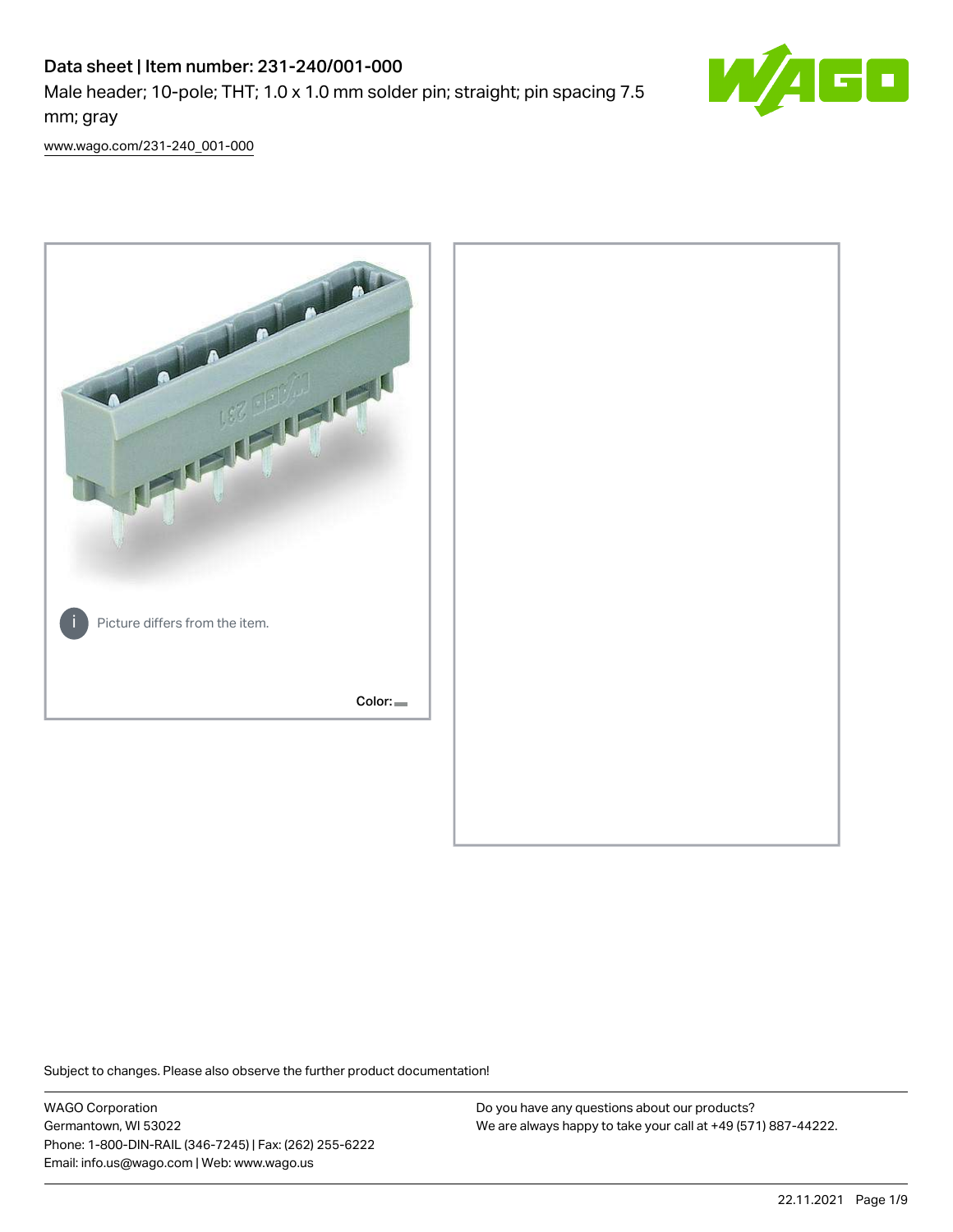

Dimensions in mm

 $L =$  (pole no.  $-1$ ) x pin spacing  $+8.2$  mm

#### Item description

- **Horizontal or vertical PCB mounting via straight or angled solder pins**
- **Pin cross-section: 1 x 1 mm**
- $\blacksquare$ With coding fingers

# Data Notes

Safety information 1 The MCS – MULTI CONNECTION SYSTEM includes connectors

Subject to changes. Please also observe the further product documentation!  $\nu$ 

WAGO Corporation Germantown, WI 53022 Phone: 1-800-DIN-RAIL (346-7245) | Fax: (262) 255-6222 Email: info.us@wago.com | Web: www.wago.us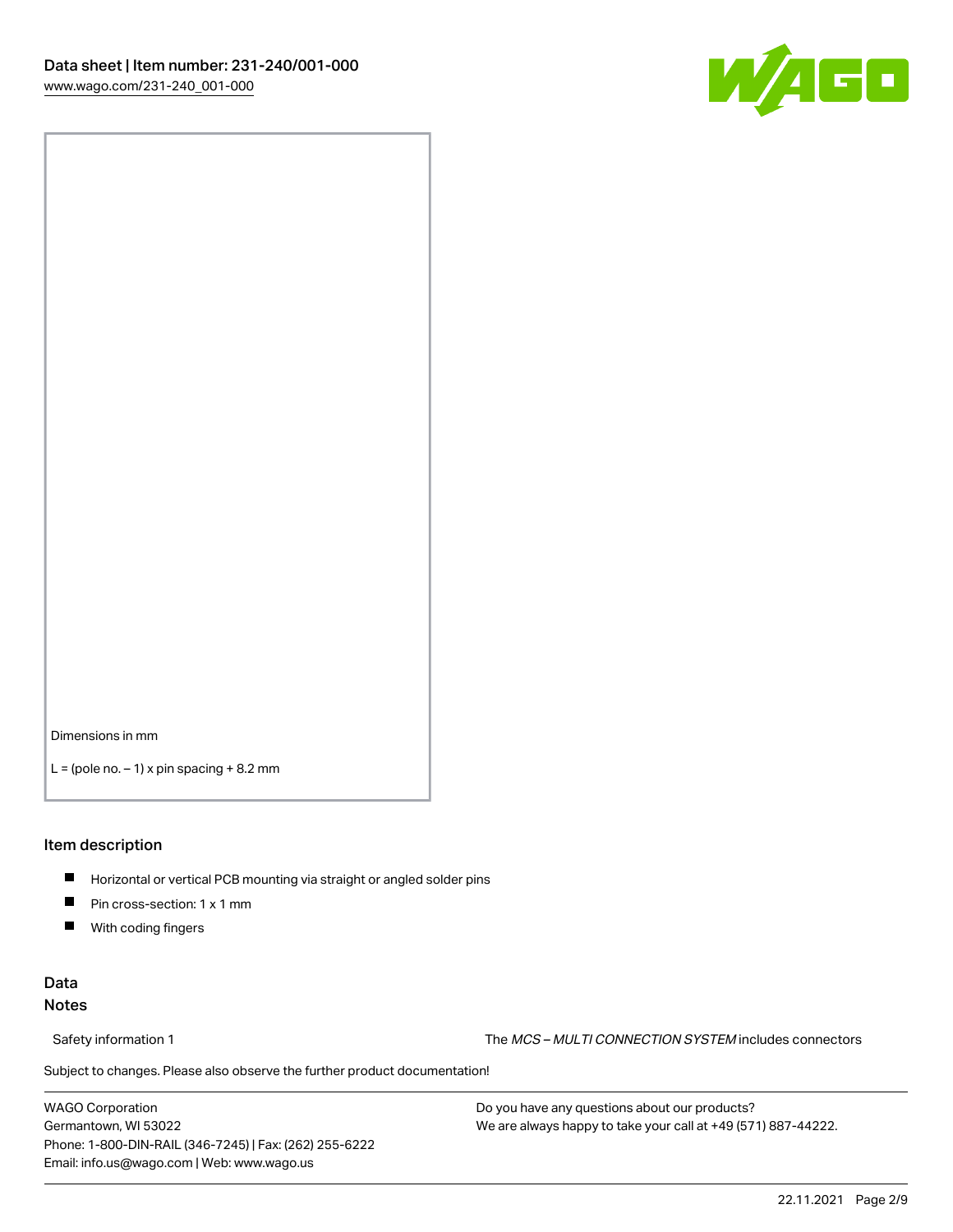

without breaking capacity in accordance with DIN EN 61984. When

|           | used as intended, these connectors must not be connected<br>/disconnected when live or under load. The circuit design should<br>ensure header pins, which can be touched, are not live when<br>unmated.                                                             |
|-----------|---------------------------------------------------------------------------------------------------------------------------------------------------------------------------------------------------------------------------------------------------------------------|
| Variants: | Other pole numbers<br>3.8 mm pin projection for male headers with straight solder pins<br>Gold-plated or partially gold-plated contact surfaces<br>Other versions (or variants) can be requested from WAGO Sales or<br>configured at https://configurator.wago.com/ |

# Electrical data

# IEC Approvals

| Ratings per                 | IEC/EN 60664-1                                                        |
|-----------------------------|-----------------------------------------------------------------------|
| Rated voltage (III / 3)     | 500 V                                                                 |
| Rated surge voltage (III/3) | 6 <sub>kV</sub>                                                       |
| Rated voltage (III/2)       | 630 V                                                                 |
| Rated surge voltage (III/2) | 6 <sub>kV</sub>                                                       |
| Nominal voltage (II/2)      | 1000V                                                                 |
| Rated surge voltage (II/2)  | 6 <sub>kV</sub>                                                       |
| Rated current               | 12A                                                                   |
| Legend (ratings)            | $(III / 2)$ $\triangle$ Overvoltage category III / Pollution degree 2 |

# UL Approvals

| Approvals per                  | UL 1059 |
|--------------------------------|---------|
| Rated voltage UL (Use Group B) | 300 V   |
| Rated current UL (Use Group B) | 10 A    |
| Rated voltage UL (Use Group D) | 300 V   |
| Rated current UL (Use Group D) | 10 A    |

# Ratings per UL

| Rated voltage UL 1977 | 600 V |
|-----------------------|-------|
| Rated current UL 1977 |       |

# CSA Approvals

| Approvals per                   | $\sim$ |
|---------------------------------|--------|
| Rated voltage CSA (Use Group B) | 300 V  |

Subject to changes. Please also observe the further product documentation!

| <b>WAGO Corporation</b>                                | Do you have any questions about our products?                 |
|--------------------------------------------------------|---------------------------------------------------------------|
| Germantown, WI 53022                                   | We are always happy to take your call at +49 (571) 887-44222. |
| Phone: 1-800-DIN-RAIL (346-7245)   Fax: (262) 255-6222 |                                                               |
| Email: info.us@wago.com   Web: www.wago.us             |                                                               |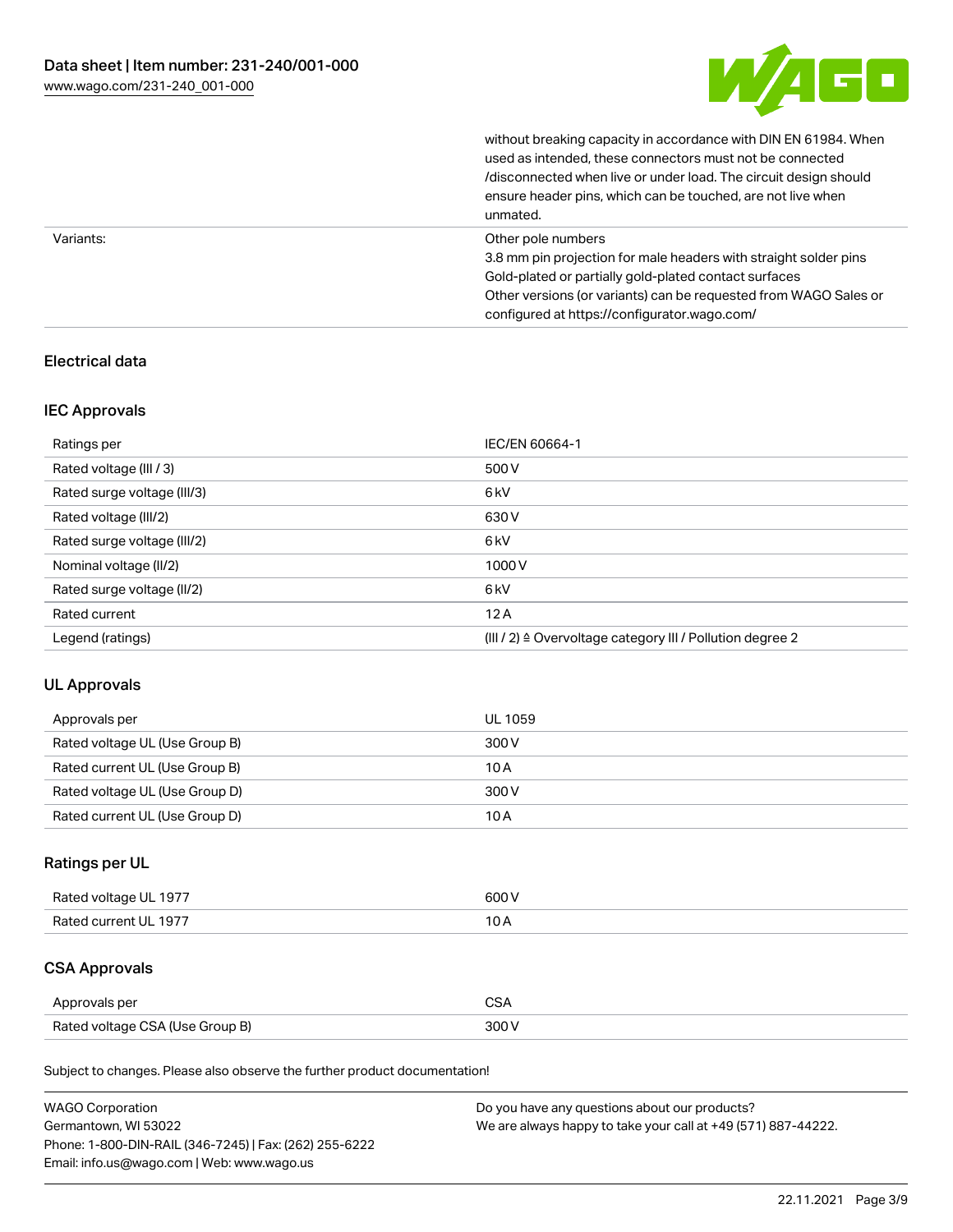[www.wago.com/231-240\\_001-000](http://www.wago.com/231-240_001-000)



| Rated current CSA (Use Group B) | 10 A  |
|---------------------------------|-------|
| Rated voltage CSA (Use Group D) | 300 V |
| Rated current CSA (Use Group D) | 10 A  |

### Connection data

| Total number of potentials |  |
|----------------------------|--|
| Number of connection types |  |
| Number of levels           |  |

# Connection 1

| Number of poles |  |  |
|-----------------|--|--|
|-----------------|--|--|

### Physical data

| Pin spacing                          | 7.5 mm / 0.295 inch |
|--------------------------------------|---------------------|
| Width                                | 75.7 mm / 2.98 inch |
| Height                               | 17 mm / 0.669 inch  |
| Height from the surface              | 12 mm / 0.472 inch  |
| Depth                                | 8.4 mm / 0.331 inch |
| Solder pin length                    | $5 \,\mathrm{mm}$   |
| Solder pin dimensions                | $1 \times 1$ mm     |
| Drilled hole diameter with tolerance | $1.4$ $(+0.1)$ mm   |

# Plug-in connection

| Contact type (pluggable connector) | Male connector/plug |
|------------------------------------|---------------------|
| Connector (connection type)        | for PCB             |
| Mismating protection               | No                  |
| Mating direction to the PCB        | 90°                 |
| Locking of plug-in connection      | Without             |

# PCB contact

| PCB Contact                         | тнт                                      |
|-------------------------------------|------------------------------------------|
| Solder pin arrangement              | over the entire male connector (in-line) |
| Number of solder pins per potential |                                          |

Subject to changes. Please also observe the further product documentation!

WAGO Corporation Germantown, WI 53022 Phone: 1-800-DIN-RAIL (346-7245) | Fax: (262) 255-6222 Email: info.us@wago.com | Web: www.wago.us Do you have any questions about our products? We are always happy to take your call at +49 (571) 887-44222.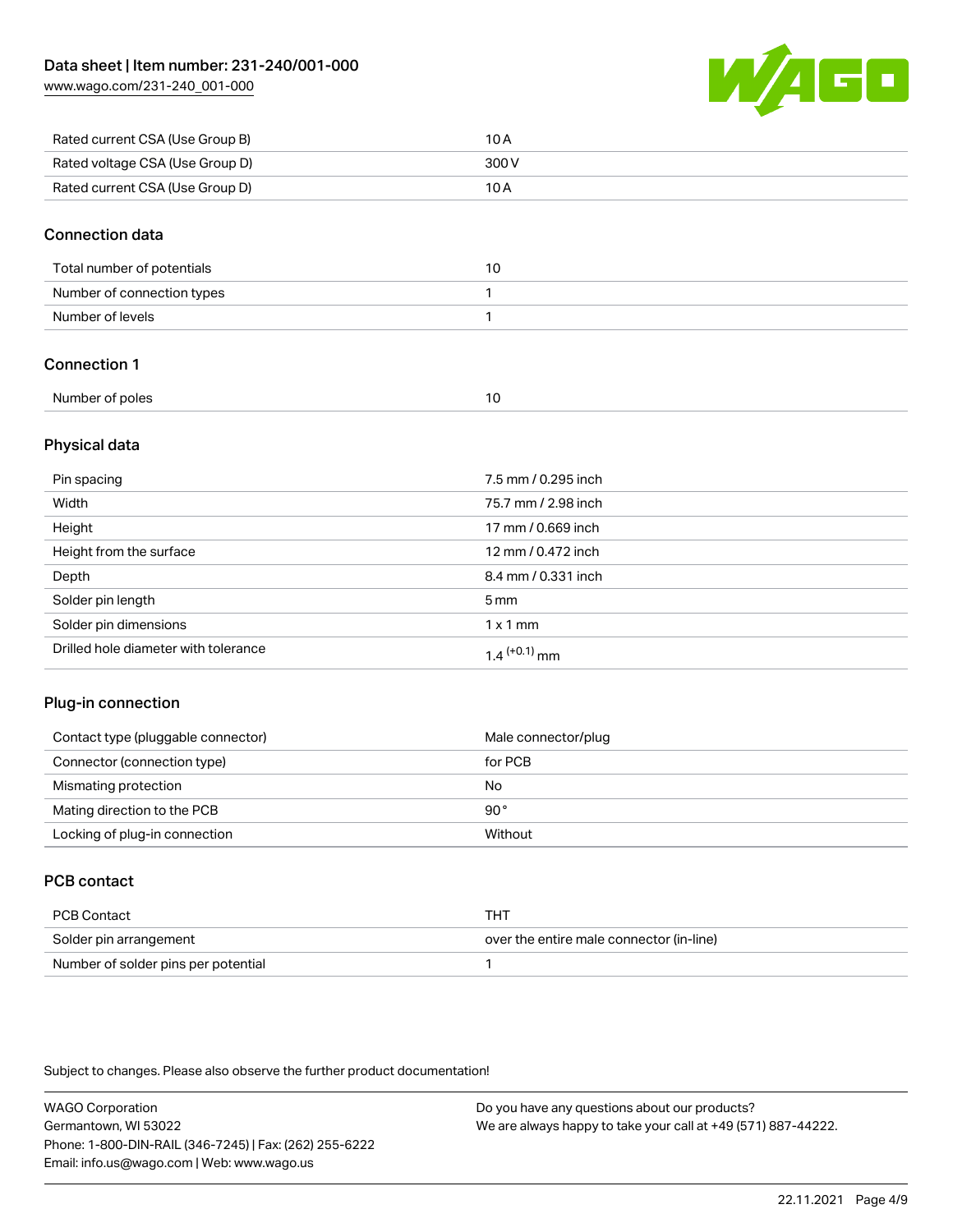

### Material data

| Color                       | gray                                   |
|-----------------------------|----------------------------------------|
| Material group              |                                        |
| Insulation material         | Polyamide (PA66)                       |
| Flammability class per UL94 | V0                                     |
| Contact material            | Electrolytic copper (E <sub>Cu</sub> ) |
| Contact plating             | tin-plated                             |
| Fire load                   | 0.079 MJ                               |
| Weight                      | 3.9 <sub>g</sub>                       |
|                             |                                        |

# Environmental requirements

| Limit temperature range | $+100 °C$<br>-60 |
|-------------------------|------------------|
|-------------------------|------------------|

# Commercial data

| Product Group         | 3 (Multi Conn. System) |
|-----------------------|------------------------|
| PU (SPU)              | 50 Stück               |
| Packaging type        | box                    |
| Country of origin     | PL                     |
| <b>GTIN</b>           | 4044918864909          |
| Customs tariff number | 8536694040             |

#### Approvals / Certificates

#### Country specific Approvals

| Logo | Approval                                            | <b>Additional Approval Text</b> | Certificate<br>name |
|------|-----------------------------------------------------|---------------------------------|---------------------|
|      | <b>CB</b><br>DEKRA Certification B.V.               | IEC 61984                       | NL-39756            |
|      | <b>CSA</b><br>DEKRA Certification B.V.              | C <sub>22.2</sub>               | 1466354             |
| EMA  | <b>KEMA/KEUR</b><br><b>DEKRA Certification B.V.</b> | EN 61984                        | 2190761.01          |

#### Ship Approvals

Subject to changes. Please also observe the further product documentation!

| <b>WAGO Corporation</b>                                | Do you have any questions about our products?                 |
|--------------------------------------------------------|---------------------------------------------------------------|
| Germantown, WI 53022                                   | We are always happy to take your call at +49 (571) 887-44222. |
| Phone: 1-800-DIN-RAIL (346-7245)   Fax: (262) 255-6222 |                                                               |
| Email: info.us@wago.com   Web: www.wago.us             |                                                               |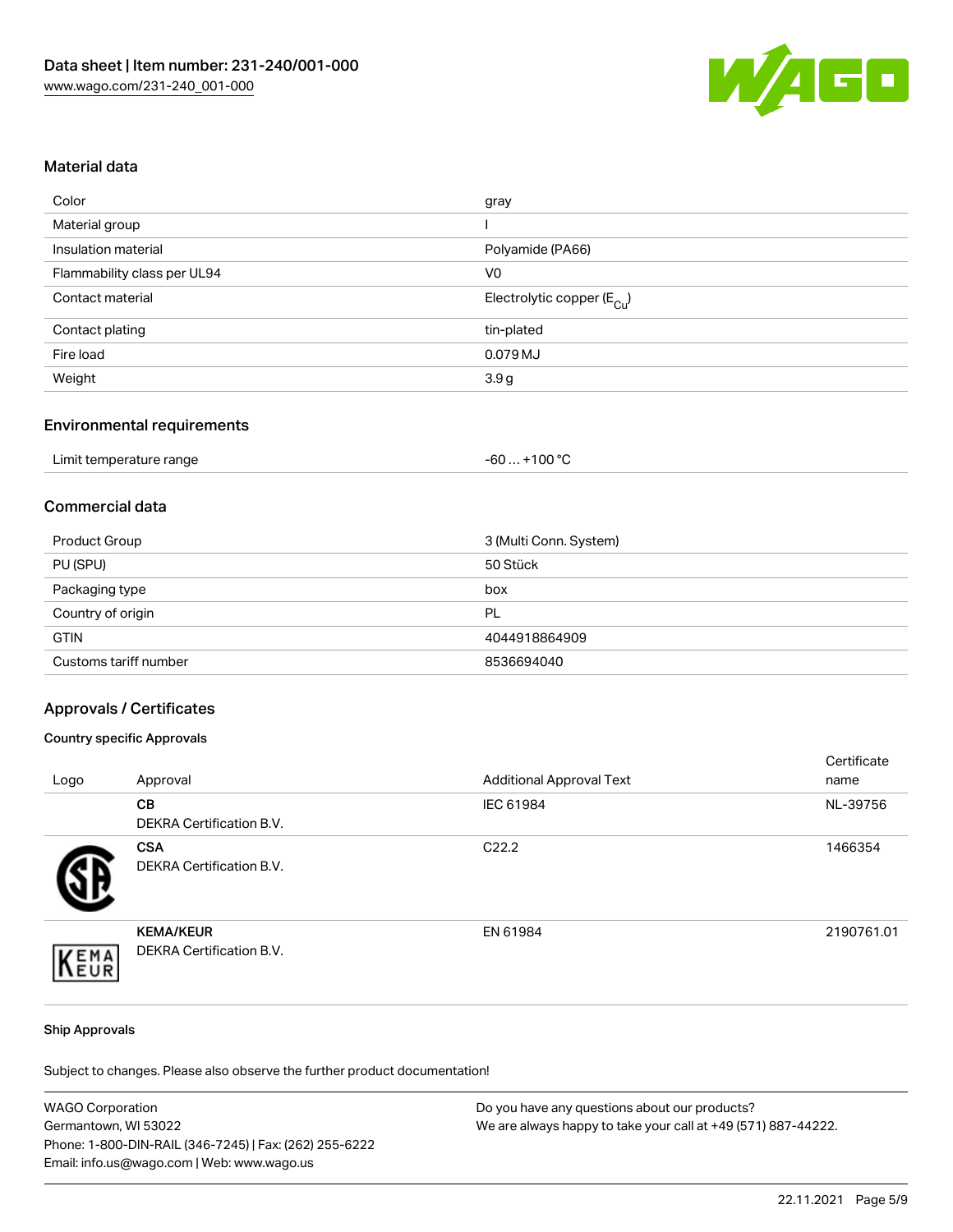# Data sheet | Item number: 231-240/001-000

[www.wago.com/231-240\\_001-000](http://www.wago.com/231-240_001-000)



| Logo                | Approval                                                | <b>Additional Approval Text</b> | Certificate<br>name                |
|---------------------|---------------------------------------------------------|---------------------------------|------------------------------------|
| ABS                 | <b>ABS</b><br>American Bureau of Shipping               |                                 | $19 -$<br>HG1869876-<br><b>PDA</b> |
| <b>ERITAS</b>       | <b>BV</b><br>Bureau Veritas S.A.                        | IEC 60998                       | 11915/D0<br><b>BV</b>              |
|                     | <b>DNV GL</b><br>Det Norske Veritas, Germanischer Lloyd | $\overline{\phantom{a}}$        | TAE000016Z                         |
| <b>UL-Approvals</b> |                                                         |                                 |                                    |
| Logo                | Approval                                                | <b>Additional Approval Text</b> | Certificate<br>name                |
|                     | <b>UR</b><br>Underwriters Laboratories Inc.             | UL 1059                         | E45172                             |
|                     | UR<br>Underwriters Laboratories Inc.                    | <b>UL 1977</b>                  | E45171                             |

# **Counterpart**

|               | Item no.231-210/026-000<br>Female plug; 10-pole; 12 AWG max; pin spacing 7.5 mm; 1 conductor per pole; gray                                                                                              | www.wago.com/231-210<br>$/026 - 000$  |
|---------------|----------------------------------------------------------------------------------------------------------------------------------------------------------------------------------------------------------|---------------------------------------|
|               | Item no.231-2210/026-000<br>2-conductor female connector; Push-in CAGE CLAMP <sup>®</sup> ; 2.5 mm <sup>2</sup> ; Pin spacing 7.5 mm; 10-pole; with<br>integrated end plate; 2,50 mm <sup>2</sup> ; gray | www.wago.com/231-2210<br>$/026 - 000$ |
|               | Item no.231-2210/037-000<br>2-conductor female connector; Push-in CAGE CLAMP®; 2.5 mm <sup>2</sup> ; Pin spacing 7.5 mm; 10-pole; Lateral<br>locking levers; 2,50 mm <sup>2</sup> ; gray                 | www.wago.com/231-2210<br>/037-000     |
|               | Item no.2231-210/026-000<br>Female plug; 10-pole; push-button; 12 AWG max; pin spacing 7.5 mm; 1-conductor per pole; gray                                                                                | www.wago.com/2231-210<br>$/026 - 000$ |
| <b>CANADA</b> | Item no.2231-210/031-000<br>Female plug; 10-pole; push-button; mounting flange; 12 AWG max; pin spacing 7.5 mm; 1-conductor per<br>pole; gray                                                            | www.wago.com/2231-210<br>/031-000     |

#### Item no.2231-210/037-000

Subject to changes. Please also observe the further product documentation!

WAGO Corporation Germantown, WI 53022 Phone: 1-800-DIN-RAIL (346-7245) | Fax: (262) 255-6222 Email: info.us@wago.com | Web: www.wago.us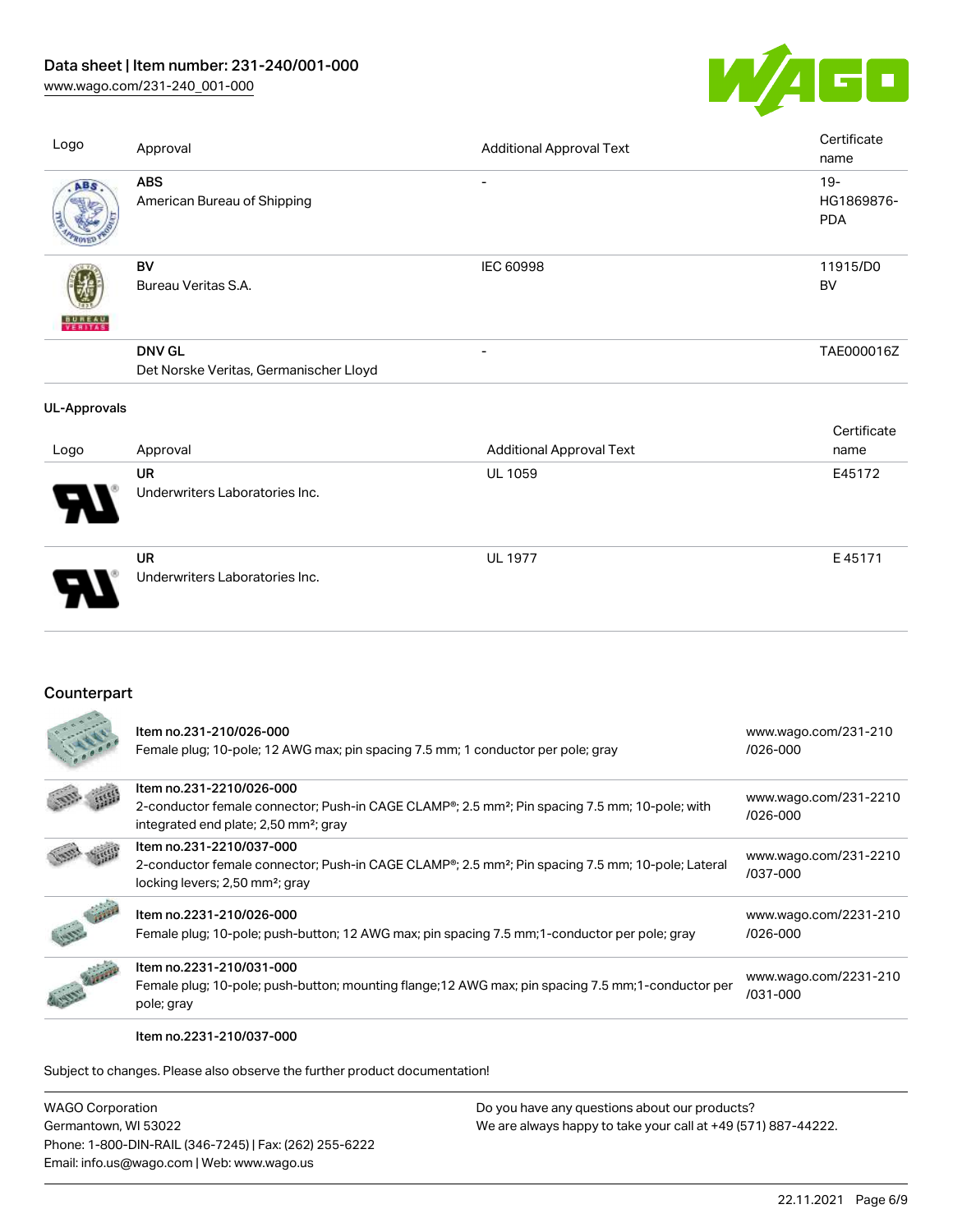# Data sheet | Item number: 231-240/001-000

[www.wago.com/231-240\\_001-000](http://www.wago.com/231-240_001-000)



| Female plug; 10-pole; push-button; locking lever; 12 AWG max; pin spacing 7.5 mm; 1-conductor per<br>pole; gray                                        | www.wago.com/2231-210<br>/037-000 |
|--------------------------------------------------------------------------------------------------------------------------------------------------------|-----------------------------------|
| Item no.231-210/027-000<br>Female plug; 10-pole; mounting flange with reinforcing strip; 12 AWG max; pin spacing 7.5 mm; 1<br>conductor per pole; gray | www.wago.com/231-210<br>/027-000  |
| Item no.231-210/037-000<br>Female plug; 10-pole; locking lever; 12 AWG max; pin spacing 7.5 mm; 1 conductor per pole; gray                             | www.wago.com/231-210<br>/037-000  |
| Item no.231-210/031-000<br>Female plug; 10-pole; mounting flange; 12 AWG max; pin spacing 7.5 mm; 1 conductor per pole; gray                           | www.wago.com/231-210<br>/031-000  |
| Item no.732-110/026-000<br>1-conductor female connector, angled; CAGE CLAMP®; 2.5 mm <sup>2</sup> ; Pin spacing 7.5 mm; 10-pole; 2,50<br>$mm2$ ; gray  | www.wago.com/732-110<br>/026-000  |

# Optional accessories

### Coding

| Intermediate plate                       |                                                                  |                      |  |  |
|------------------------------------------|------------------------------------------------------------------|----------------------|--|--|
|                                          | Item no.: 231-500<br>Spacer; for formation of groups; light gray | www.wago.com/231-500 |  |  |
| Coding                                   |                                                                  |                      |  |  |
|                                          | Item no.: 231-130<br>Coding key; snap-on type; light gray        | www.wago.com/231-130 |  |  |
| <b>Downloads</b><br><b>Documentation</b> |                                                                  |                      |  |  |
| <b>Additional Information</b>            |                                                                  |                      |  |  |

| Technical explanations       | 2019 Apr 3 | pdf<br>2.0 MB | Download |
|------------------------------|------------|---------------|----------|
|                              |            |               |          |
| <b>CAD files</b>             |            |               |          |
| CAD data                     |            |               |          |
| 2D/3D Models 231-240/001-000 |            | URL           | Download |

Subject to changes. Please also observe the further product documentation! WAGO Corporation Do you have any questions about our products? CAE data EPLAN Data Portal 231-240/001-000 URL [Download](https://www.wago.com/global/d/EPLAN_URLS_231-240%252F001-000)

Germantown, WI 53022 Phone: 1-800-DIN-RAIL (346-7245) | Fax: (262) 255-6222 Email: info.us@wago.com | Web: www.wago.us

We are always happy to take your call at +49 (571) 887-44222.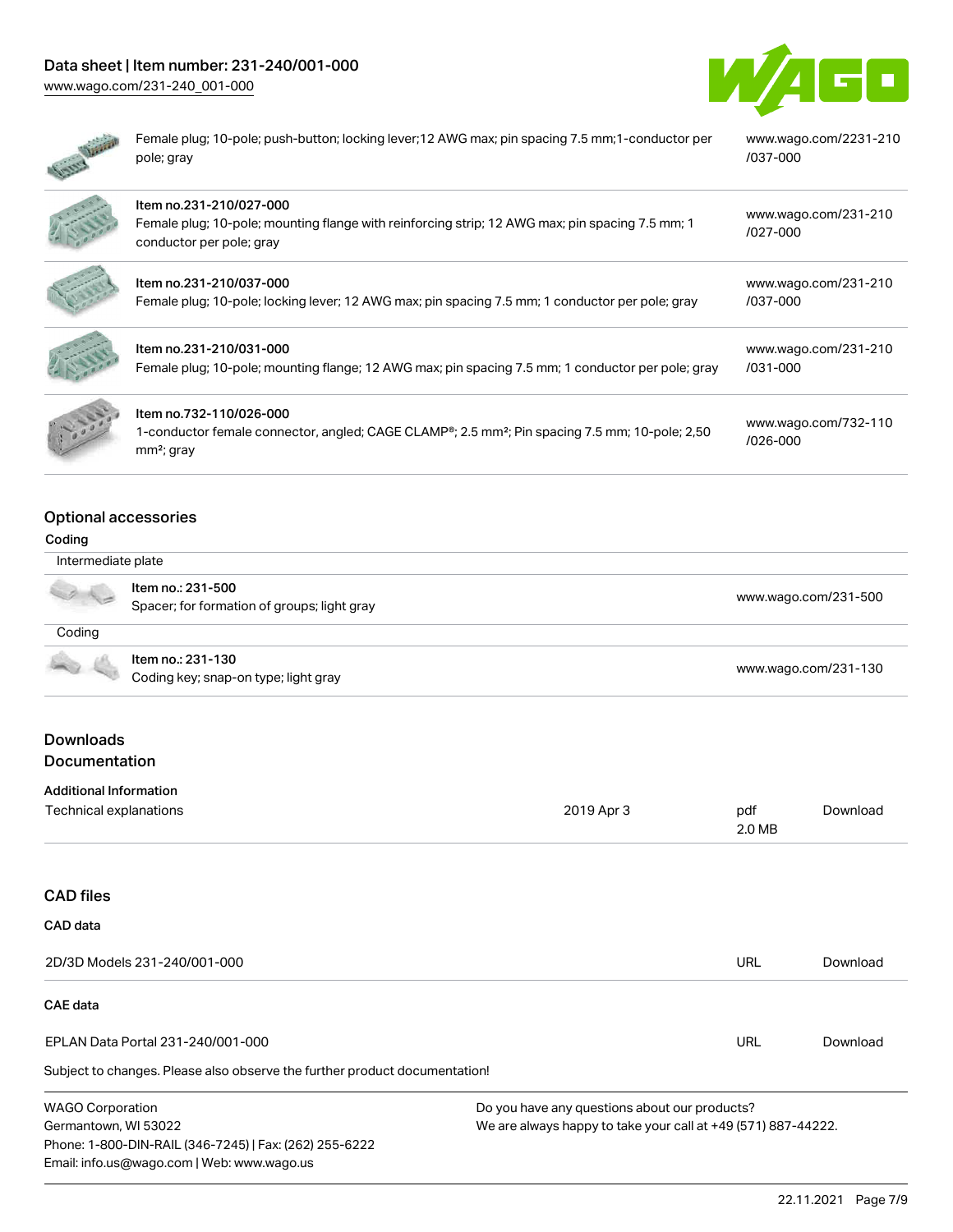

| ZUKEN Portal 231-240/001-000                                                                                                                                           | <b>URL</b> | Download |
|------------------------------------------------------------------------------------------------------------------------------------------------------------------------|------------|----------|
| EPLAN Data Portal 231-240/001-000                                                                                                                                      |            | Download |
| PCB Design                                                                                                                                                             |            |          |
| Symbol and Footprint 231-240/001-000                                                                                                                                   | <b>URL</b> | Download |
| CAx data for your PCB design, consisting of "schematic symbols and PCB footprints",<br>allow easy integration of the WAGO component into your development environment. |            |          |
| Supported formats:                                                                                                                                                     |            |          |
| ш<br>Accel EDA 14 & 15                                                                                                                                                 |            |          |
| ш<br>Altium 6 to current version                                                                                                                                       |            |          |
| ш<br>Cadence Allegro                                                                                                                                                   |            |          |
| ш<br>DesignSpark                                                                                                                                                       |            |          |
| Eagle Libraries                                                                                                                                                        |            |          |
| ш<br>KiCad                                                                                                                                                             |            |          |
| ш<br><b>Mentor Graphics BoardStation</b>                                                                                                                               |            |          |
| ш<br>Mentor Graphics Design Architect                                                                                                                                  |            |          |
| ш<br>Mentor Graphics Design Expedition 99 and 2000                                                                                                                     |            |          |
| ш<br>OrCAD 9.X PCB and Capture                                                                                                                                         |            |          |
| PADS PowerPCB 3, 3.5, 4.X, and 5.X                                                                                                                                     |            |          |
| Ш<br>PADS PowerPCB and PowerLogic 3.0                                                                                                                                  |            |          |
| ш<br>PCAD 2000, 2001, 2002, 2004, and 2006                                                                                                                             |            |          |
| ш<br>Pulsonix 8.5 or newer                                                                                                                                             |            |          |
| ш<br><b>STL</b>                                                                                                                                                        |            |          |
| Ш<br>3D STEP                                                                                                                                                           |            |          |
| <b>TARGET 3001!</b><br>H                                                                                                                                               |            |          |
| ш<br>View Logic ViewDraw                                                                                                                                               |            |          |
| ш<br>Quadcept                                                                                                                                                          |            |          |
| П<br>Zuken CadStar 3 and 4                                                                                                                                             |            |          |
| ц<br>Zuken CR-5000 and CR-8000                                                                                                                                         |            |          |
| PCB Component Libraries (EDA), PCB CAD Library Ultra Librarian                                                                                                         |            |          |

# Environmental Product Compliance

#### Compliance Search

Subject to changes. Please also observe the further product documentation!

WAGO Corporation Germantown, WI 53022 Phone: 1-800-DIN-RAIL (346-7245) | Fax: (262) 255-6222 Email: info.us@wago.com | Web: www.wago.us